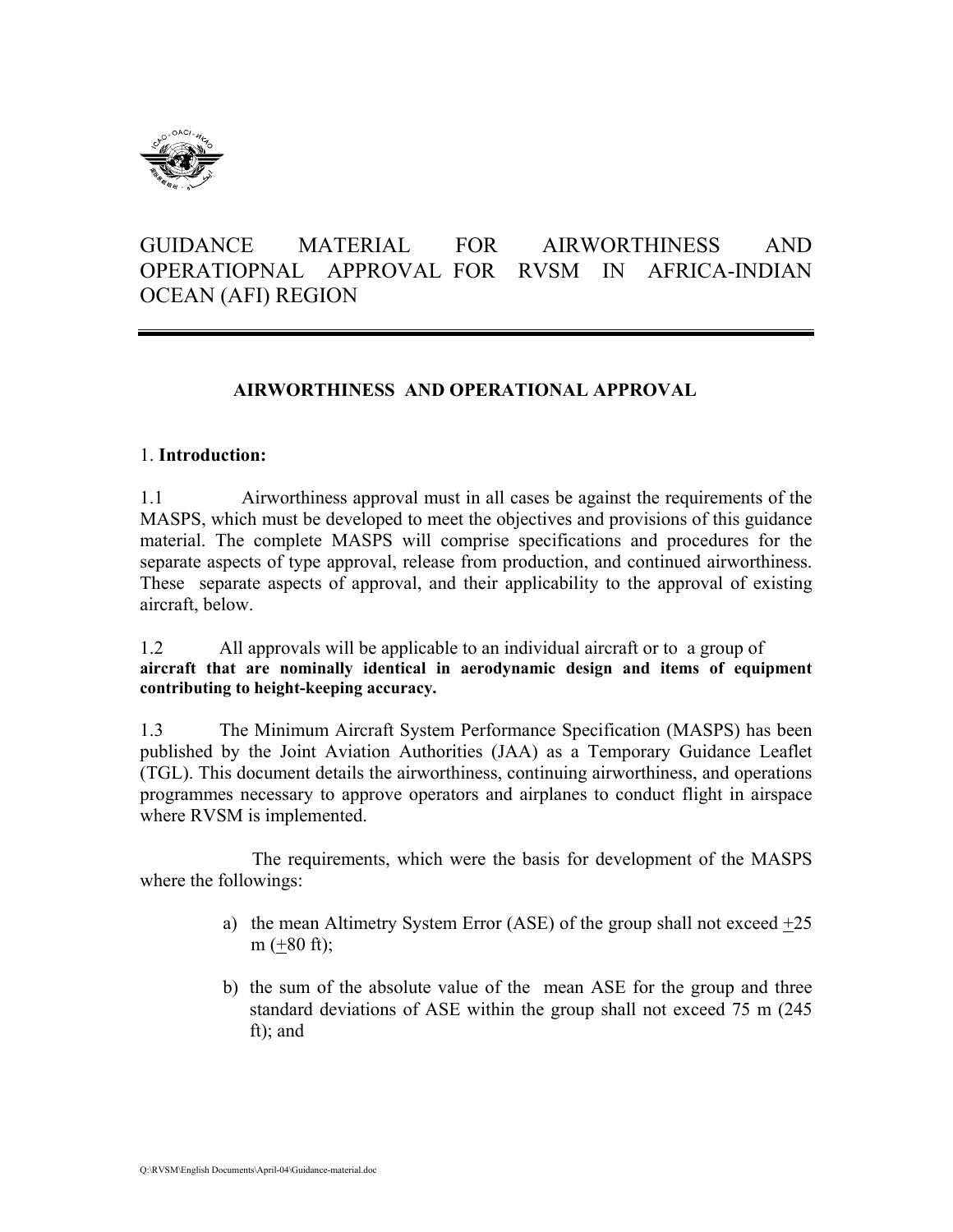c) errors in altitude keeping shall be symmetric about a mean of 0 m (0ft) and shall have a standard deviation not greater than 13 m (43 ft) and shall be such that the error frequency decreases with increasing error magnitude at a rate which is at least exponential.

### 2. **Joint Aviation Authority (JAA) Temporary Guidance Leaflet (TGL) No.6 (See explanatory note at APPENDIX A)**

TGL provides detailed information on:

- a) the RVSM approval process
- b) RVSM performance requirements
- c) Aircraft system requirements
- d) Airworthiness approval
- e) Continued airworthiness (maintenance procedures)
- f) Operational approval

Together with the following Appendices:

Appendix  $1 -$  Explanation of W/ $\delta$ Appendix 2 – Altimetry System Error (ASE) Components Appendix 3 – Establishing and Monitoring Static Source Errors Appendix 4 – Training Programmes and Operating Practices and Procedures Appendix 5 – Review of ICAO Doc-9574 – Height Keeping Errors.

TGL No.6 Rev-1 details the following minimum equipment fit for aircraft seeking airworthiness approval for RVSM operations :

- a) Two independent altitude measurement systems. Each system will need to be composed of the following elements:
- Cross-coupled static source/system, provided with ice protection if located in areas subject to ice accretion;
- Equipment for measuring static pressure sensed by the static source, converting it to pressure altitude and displaying the pressure altitude to the flight crew;
- Equipment for providing a digitally coded signal corresponding to the displayed pressure altitude, for automatic altitude reporting purposes;
- Static source error correction (SSEC), if needed to meet the performance criteria;
- Signals referenced to a pilot selected altitude for automatic control and alerting. These signals should be derived from an altitude measurement system meeting the criteria of this document (TGL Rev.1), and, in all cases, enabling the criteria relating to Altitude Control Output and Altitude Alerting to be met.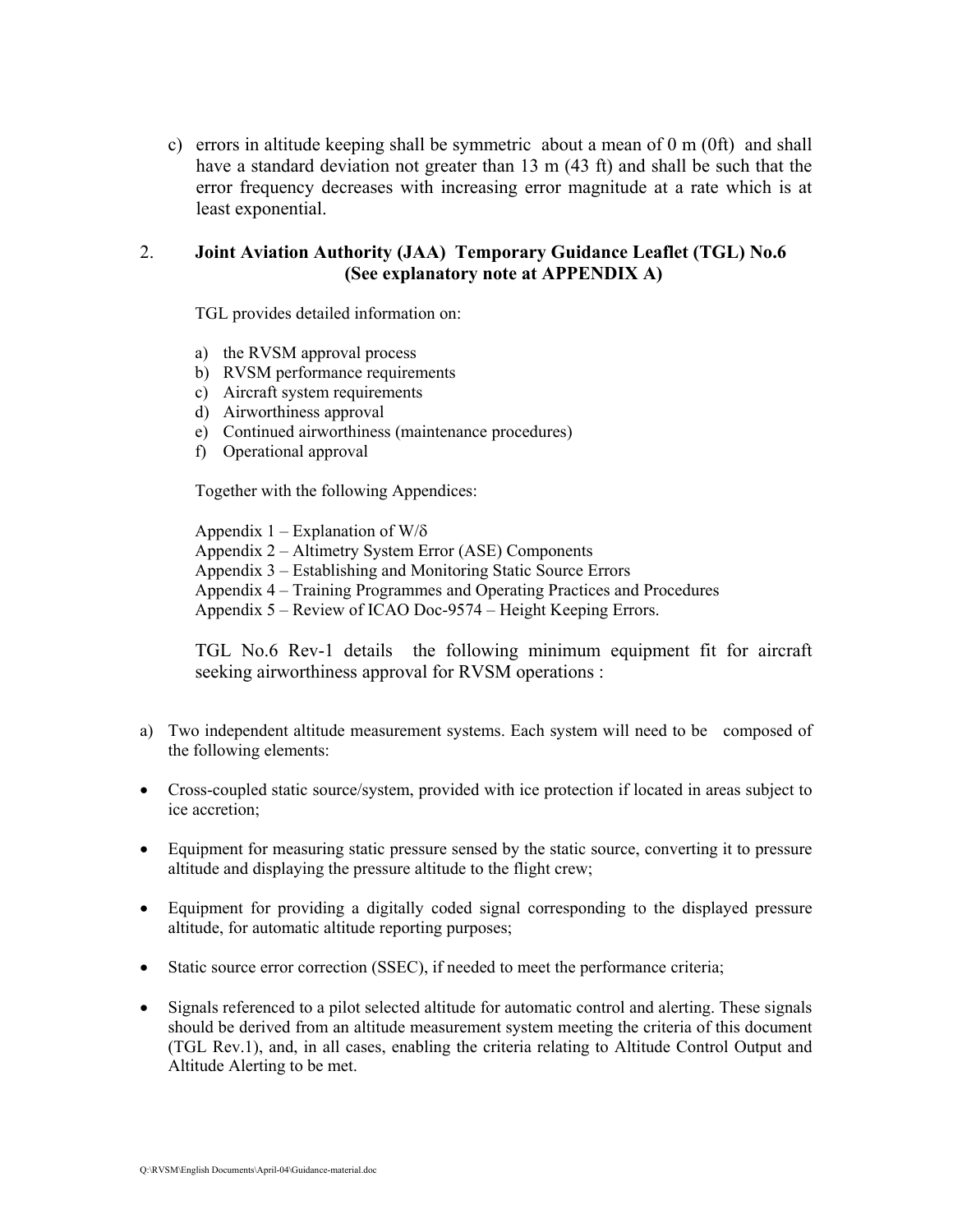- b) One Secondary Surveillance Radar (SSR) transponder with an altitude reporting system that can be connected to the altitude measurement system in use for altitude keeping.
- c) An altitude alerting system
- d) An automatic altitude control system.

### 3. **Aircraft type approval**

3.1 Individual or group approval should be granted only where the minimum equipment fit requirements are satisfied as embodied in the MASPS.

3.2 Individual or group approval should be granted only where it has been demonstrated that the detailed specifications developed are satisfied as embodied in the MASPS. Care should be taken when assessing an approval package that flight calibration data used as a basis for evaluating residual position error are representative of the whole aircraft group and full operational envelope in RVSM airspace, and that all error sources and variabilities, including uncertainties inherent in such flight calibration data, are accounted for in the approval process.

3.3 Good design, manufacturing, certification and maintenance practices produce a level of equipment reliability which supports RVSM. In order to ensure that over-all system integrity remains at a high level, it should be demonstrated analytically during the airworthiness approval process that the occurrence of undetected altimetry system failure should be better than  $1 \times 10^{-5}$  per flight hour. It is acceptable in this analysis to take into account the requirement for redundant altimetry systems and the ability of the flight crew to detect altimetry system failure through cross-checking procedures

## 4. **Definition of aircraft type groupings**

4.1 When grouping similar aircraft together, from the viewpoint of approval or evaluation

of height-keeping standards or requirements, it must be recognized that aircraft with closely similar or apparently identical types or series designations are in some cases substantially different in aerodynamic design and avionic equipment. Conversely, aircraft with different series designations can be identical in all characteristics contributing to height-keeping ability.

4.2 It is therefore necessary to ensure that all individual aircraft deemed to comprise a group are of identical design and build with respect to all details which could influence the accuracy of height-keeping performance. These details should be taken to include airframe, engines, all elements of the required altimetry systems, weight, operational envelope and automatic altitude-keeping equipment.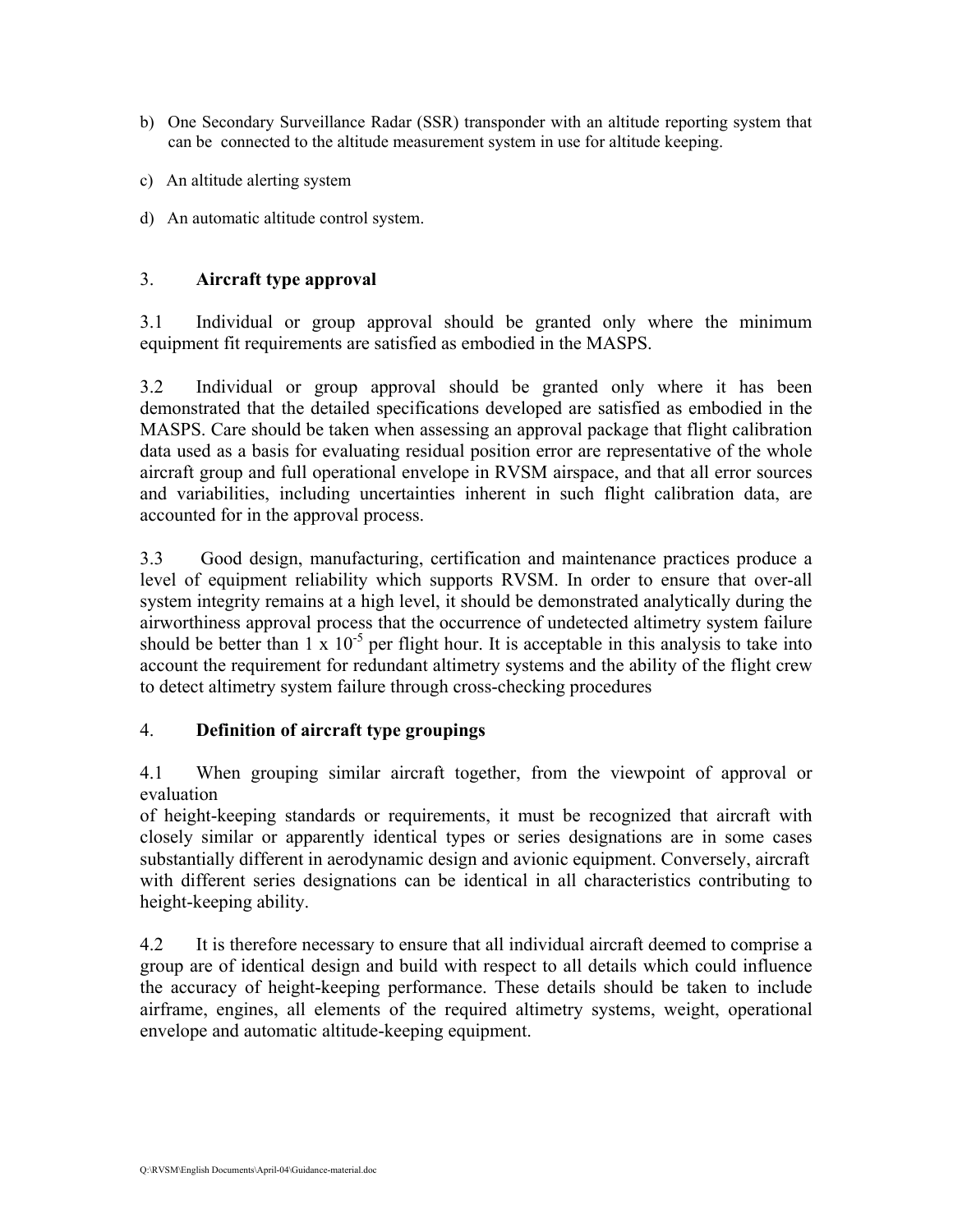4.3 This should not be taken to exclude approval by similarity, but where there are differences, the possible influence of the above should be assessed before granting approval or extending approval to cover such variations.

## 5. **Release for flight from production**

5.1 Specifications and procedures should be developed, and incorporated in the release requirements of the MASPS, for ensuring that all individual aircraft covered by a group approval that are manufactured or modified to meet approval standard subsequent to the granting of that approval satisfy the requirements developed accordingly. These procedures would ideally include a flight test at a minimum of one point in the operational envelope on all aircraft to demonstrate production similarity, but they may be relaxed to an appropriate level of sample testing, depending on the level of production repeatability which the manufacturer is able to validate. It may be possible to use data already available from TVE measurements to demonstrate a particular manufacturer's capability for production repeatability, but in that case if must also be shown that the uncertainties associated with the data, including their applicability to the individual aircraft group under consideration, do not invalidate the conclusions.

## 6. **Continued airworthiness**

6.1 Specifications and procedures should be developed and incorporated in the maintenance requirements of the MASPS for ensuring that all individual aircraft continue during their service life to satisfy the requirements developed accordingly. These procedures should include some type of periodic flight test demonstration of heightkeeping accuracy. It may be acceptable to use independent Total Vertical Error (TVE) monitoring facilities to satisfy this requirement, provided that the errors and uncertainties associated with the measurements are shown to be consistent with the requirements, and provided that the separate contributions to TVE of airframe, avionics and Flight Technical Error (FTE) can be assessed. The periodic interval required will not necessarily be the same for all aircraft, and it may be possible to use data already available from TVE measurements to determine the appropriate validation interval.

## 7. **Approval of existing aircraft**

7.1 Before approval of existing aircraft, it is preferable that the requirements of the airworthiness be satisfied. The difficulty of applying "new build" requirements to existing airframes is recognized, however, and the following guidance is given regarding how the elements of the MASPS should be applied:

a) Type approval

The MASPS requirements are applicable. In many cases it is likely that there will already be sufficient flight test data available from the type development programme to satisfy that part of the approval requirements. In other cases it may be possible to use independent TVE data to satisfy the flight test approval requirements, when they have been developed, provided that a detailed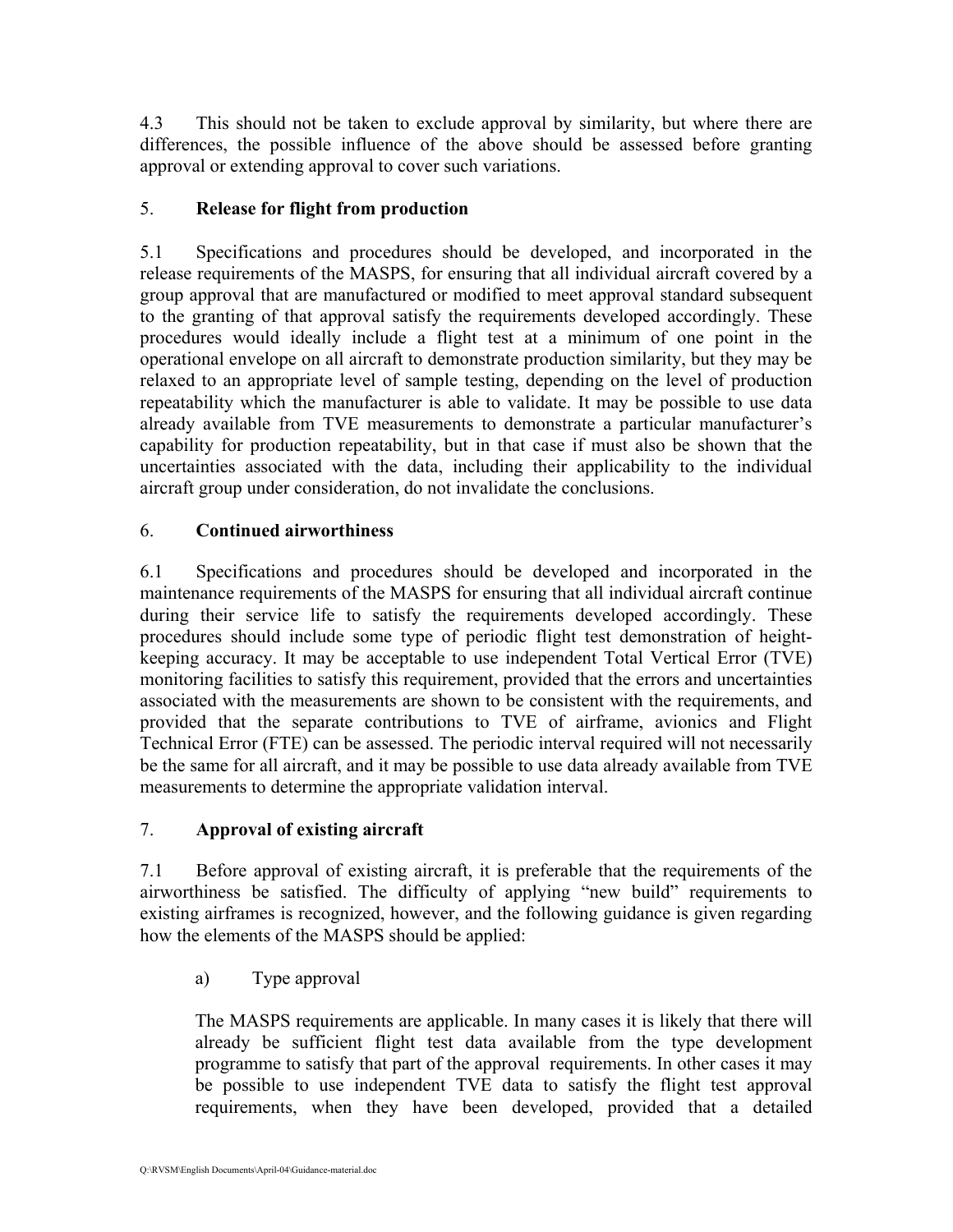assessment of the type groupings to which those data are applicable can be made, and provided that the errors and uncertainties associated with those data are shown to be consistent with the requirements. If the original flight test data and independent TVE data are insufficient to support the approval requirements, it will then be necessary to generate new data. When assessing design capability from data obtained from aircraft which have been in service for an extended period, it is permissible to make an allowance for degradation with age attributable to ASE, within the limits imposed. Specialists should assess whether there are also aging effects due to autopilot systems. When using performance data to assess design capability, it will be necessary to gather more extensive data, for a given level of confidence, than if design capability could be assessed directly.

b) Repeatability control and continued airworthiness

For in-service aircraft it will be necessary to consider the requirements of release for flight from production and continued airworthiness together. It is unlikely that many existing aircraft can be shown to have undergone the production release controls envisaged above, but the objectives of those requirements may well be satisfied for aircraft which have been in service for an extended period by the continued airworthiness requirements. Such aircraft should undergo individually the appropriate continued airworthiness checks developed, as well as meeting the type approval requirements, before being granted approval. For young in-service aircraft it should be acceptable to assume that normal production repeatability has been achieved, as developed above, except where there is evidence of unusually large variations. It should be a requirement to reveal such evidence. Translation of such evidence, as is available for some aircraft from independent TVE data, into additional and specific approval requirements will depend on how well the manufacturer and/or operator can identify the source of the problem and whether it is identified as originating in production or in service.

*Note: – The definitions of "extended period" and "young", as used above, should be interpreted relative to the appropriate continued airworthiness validation interval developed against continued airworthiness.*

#### 8. **State Data Base (SDB)**

8.1 In order to adequately monitor the RVSM airspace in the vertical plane, State aviation authorities will be expected to maintain an SDB of all approvals that they have granted for operations within the RVSM airspace. The details of the compilation and formatting of the data and the system operating parameters are under development. Ideally, the SDBs will input to South Africa (ATNS monitoring Agency) on a regular basis, which will facilitate the tactical monitoring of aircraft approval status and the exclusion of non-approved users.